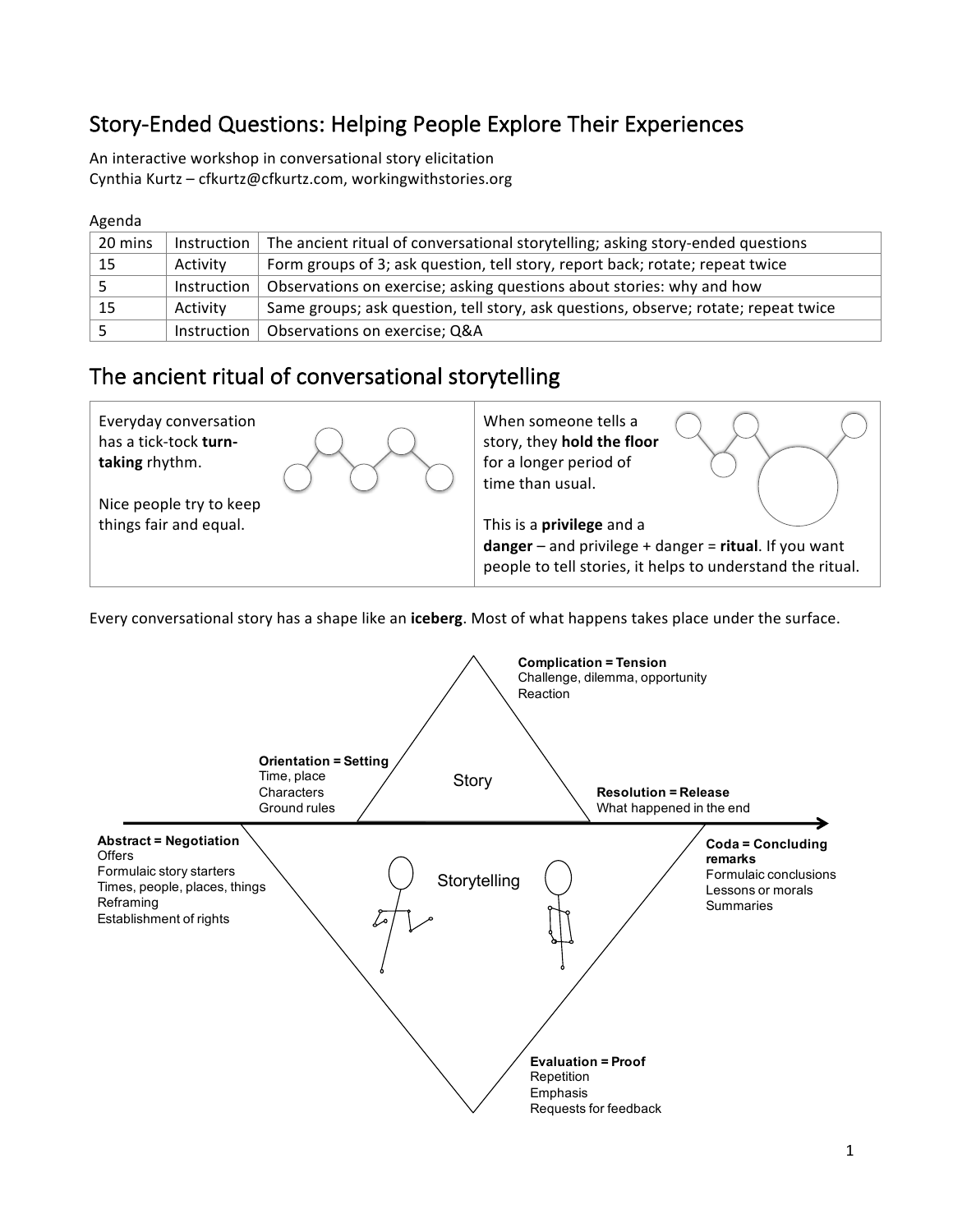# How to ask someone to tell you a story

The best way to get someone to tell you a story is to ask them a story-ended question, which is:

- a question whose answer is a story
- a request for a story abstract
- permission to hold the floor

| <b>Closed-ended question</b> | <b>Open-ended question</b> | <b>Story-ended question</b>          |  |
|------------------------------|----------------------------|--------------------------------------|--|
| Do you like                  | How do you feel about      | ? What<br>Were you ever surprised by |  |
|                              |                            | happened?                            |  |

To remember how to ask a story-ended question, think of how you ask people "How did you two MEET?"

| the MEMORY      | the active, meaningful choice    | as you look back, in your experience, over the years, do |
|-----------------|----------------------------------|----------------------------------------------------------|
|                 | of a memory you want to look     | you recall, do you remember, what stands out, what       |
|                 | back on                          | comes to mind, what rises up, when have you              |
| of an EVENT     | something that happened          | what happened when, did it ever happen that, what        |
|                 | (verb), not a condition or       | took place when, a time, an incident, an event, an       |
|                 | situation (adjective)            | experience                                               |
| you EXPERIENCED | to you, from your perspective,   | you thought, said, saw, felt, wanted, needed             |
|                 | through your eyes                |                                                          |
| in TIME         | at a specific point in time, not | a moment, a day, an hour, a morning, a meeting, a visit  |
|                 | as things "usually" happen       |                                                          |

**MEET** – a MEMORY of an EVENT you EXPERIENCED in TIME

To help people think of a story to tell, think of how you say "Cheese" when you take a photo:

#### **CHEESE – Change, High/low point, Event, Emotion, Surprise, Evaluation**

| Change         | Transition, turning point, transformation, moment when things changed or shifted            |
|----------------|---------------------------------------------------------------------------------------------|
| High/low point | Best or worst, highest or lowest, most or least happy, proud, instructive, memorable        |
| Event          | A birthday, a doctor's visit, an accomplishment, an argument, a happy accident, an epiphany |
| Emotion        | When you felt happy, sad, relieved, angry, proud, disappointed, hopeful, hopeless           |
| Surprise       | Something you didn't see coming, that made you stop and think, that woke you up             |
| Evaluation     | Something you'd like to see happen more often, or you wish hadn't happened                  |

#### What if the person doesn't respond with a story? Guide them toward a story with another question:

| If they give you an | Could you tell me about a specific incident that would help me understand your thinking        |
|---------------------|------------------------------------------------------------------------------------------------|
| opinion             | on this? Did you always feel this way? If not, what happened that changed your mind?           |
| A situation         | Was there ever a time when this was particularly true? What led to the situation? What         |
|                     | happened as a result?                                                                          |
| An emotion          | Can you remember a moment when this feeling had a particularly big <b>impact</b> on your life? |
| A scenario (what    | Can you recall a specific time when this happened, a time that stands out in your mind?        |
| usually happens)    | How exactly did events play out that time?                                                     |
| An event but not    | How has this event affected your life? What have you seen happen as a result of it? Can        |
| a personal          | you recall a moment when this event had an impact on you, or on someone you know?              |
| experience          | What happened then?                                                                            |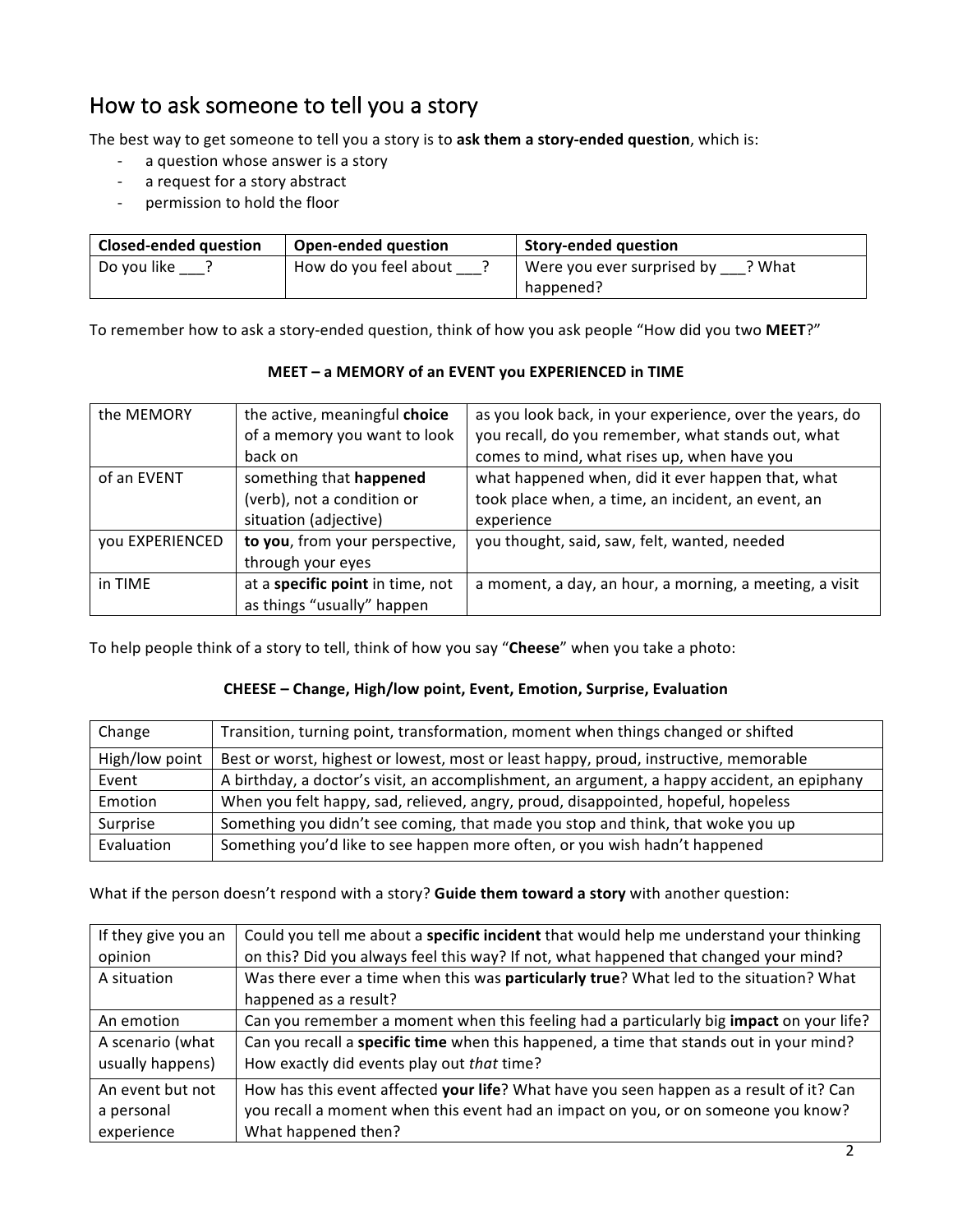## First activity: ask, tell, observe

Form a group of three people.

Choose one person to take on each of these roles.

- **Interviewer**: Ask a story-ended question. Use the previous page for ideas.
- **Storyteller**: Answer the question.
- **Observer**: Listen. Take notes on the diagram below. Report back on what you heard.

Then **rotate the roles** and repeat, twice, so everybody gets to tell a story. If you run out of time, don't worry; there will be another chance to tell stories later. If you all tell stories and still have some time left over, ask another question and tell another story.

Use this diagram to record your observations.

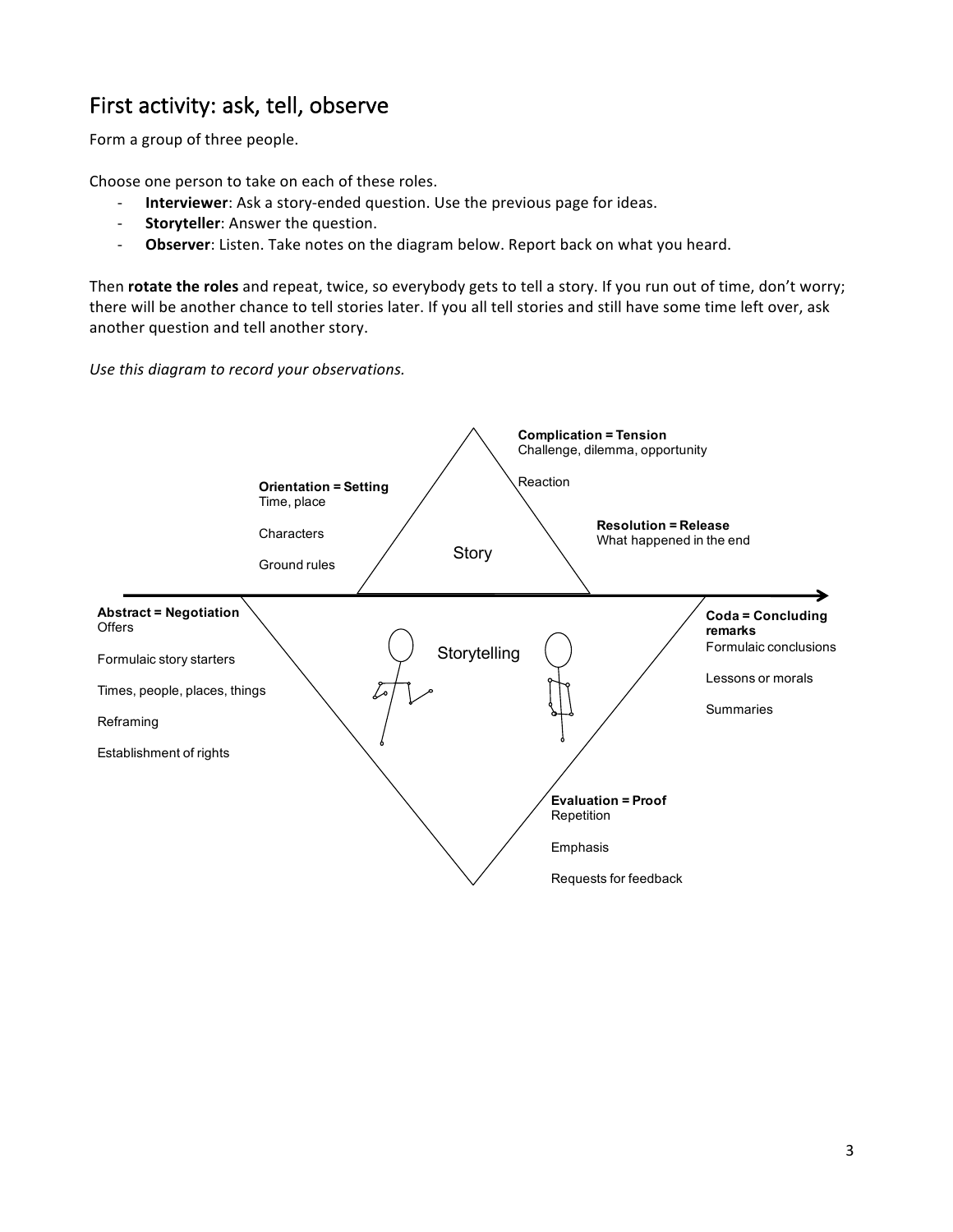# Asking questions about stories

After someone has told a story in conversation, in their story coda and just afterwards, they feel vulnerable because they've been dominating the conversation for so long. If you want people to tell you stories, the worst thing you can do is not to ask the wrong question – it's to leave people hanging *after* they've told a story.

Asking questions about a story says to the storyteller:

- **I am listening** to you because a story is a **communicative event**
- Let's think about this because a story is a way to make sense of experience
- **We are together** in this because a story is a way for people to **connect**

#### Some "I am listening to you" questions

| The facts | Your perspective                | <b>Elements of the story</b>      |
|-----------|---------------------------------|-----------------------------------|
| Who?      | How did you feel?               | What did someone else in the      |
| What?     | What did you think, want, need, | story think, want, need, know, or |
| Where?    | know, or expect?                | expect?                           |
| When?     | What surprised you?             | Why did people do what they did?  |
| How?      | What did you like/dislike?      | How they know what they knew?     |

### Some "Let's think about this" questions

| Interpretation                  | Imagination                    | Learning                          |
|---------------------------------|--------------------------------|-----------------------------------|
| Who or what helped you?         | What do you wish had happened? | What lessons did you learn?       |
| Who or what held you back?      | What should have happened?     | What dilemmas or decisions did    |
| Why do you think this happened? | What would have happened if    | you face?                         |
| How did it affect you?          | things were different?         | What discoveries or surprises did |
| How do you feel about it now?   | What would you do if you could | you encounter?                    |
|                                 | go back in time?               | What mistakes will you avoid      |
|                                 |                                | repeating in the future?          |

#### Some "We are together" questions

| <b>Your voice</b>                                           | <b>Other perspectives</b>                                                            | Accountability                                       |
|-------------------------------------------------------------|--------------------------------------------------------------------------------------|------------------------------------------------------|
| What do you want me to do with                              | What do you think other people                                                       | Did this really happen?                              |
| this story? Learn from it? Pass it                          | would say about this story, if they                                                  | Who else was there?                                  |
| on? Make a change?                                          | heard it?                                                                            | Can you give me details on the                       |
| Who needs to hear about this?                               | Who would approve or                                                                 | people, places, and events of the                    |
| Who shouldn't hear it?                                      | disapprove of what happened?                                                         | story?                                               |
| Who would want to hear it? Who<br>wouldn't want to hear it? | What would other people have<br>done differently? How would that<br>have turned out? | Whose responsibility was it to<br>take care of this? |
|                                                             |                                                                                      | Who actually took care of it?                        |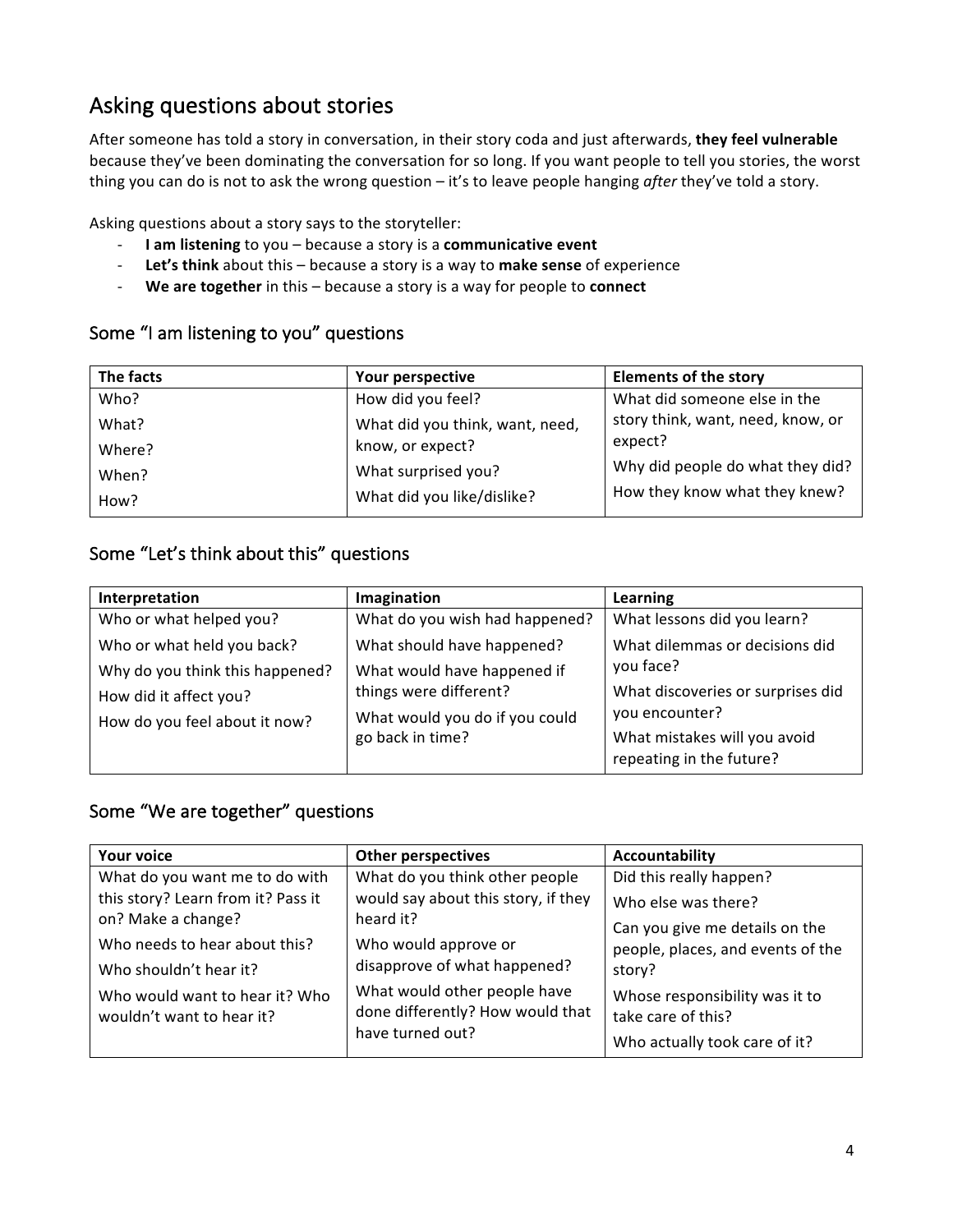### Second activity: ask, tell, ask about, observe

Form the same groups as before.

Choose one person to take on each of these roles.

- **Interviewer**: Ask a story-ended question. Afterwards, ask a question or two about it.
- **Storyteller**: Answer the questions.
- Observer: Listen. Take notes on the diagrams below. Report back on what you heard.

Then **rotate the roles** and repeat (twice if you have time).